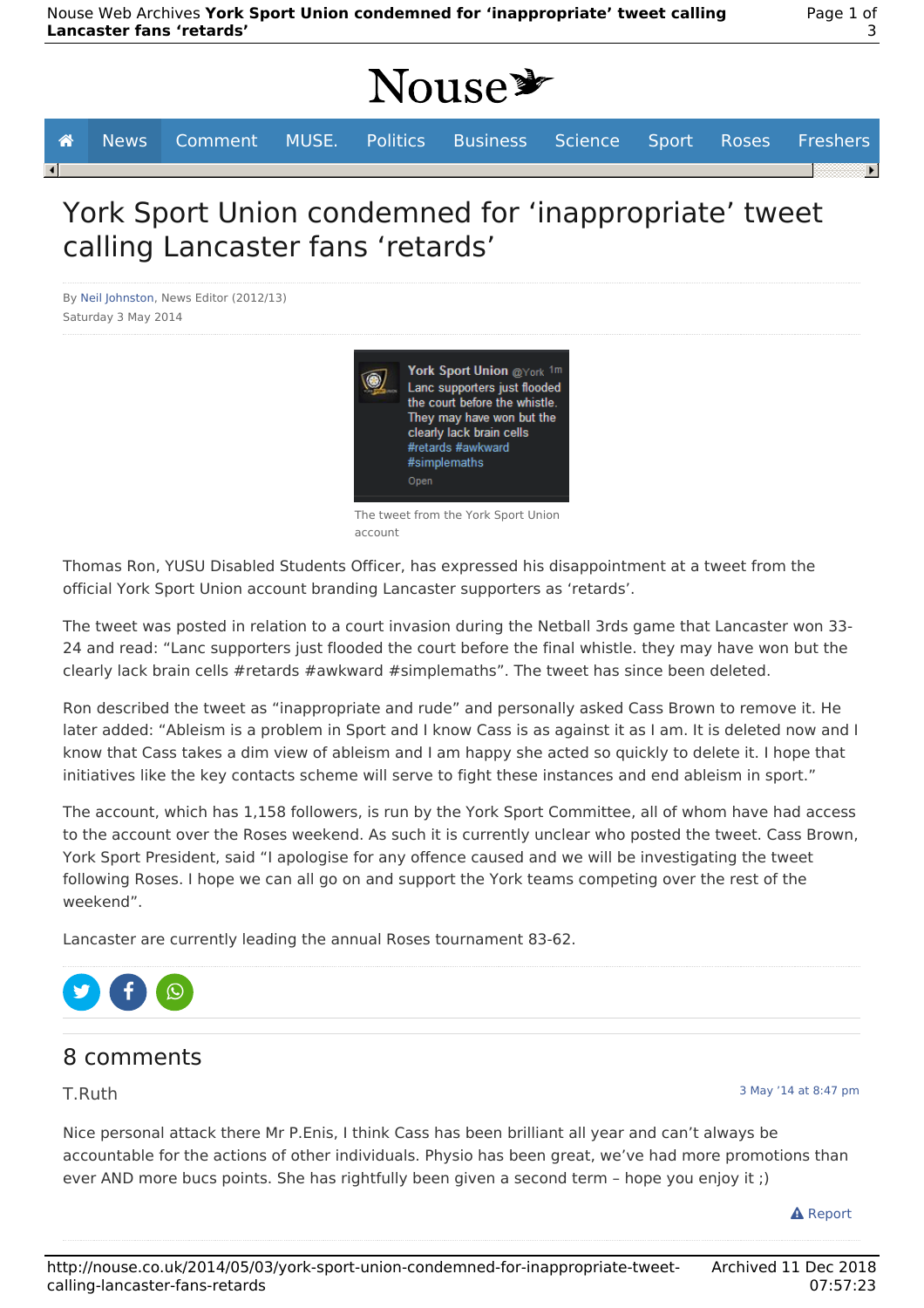| Observer                                                                                                               | 4 May '14 at 12:04 pm |  |  |  |
|------------------------------------------------------------------------------------------------------------------------|-----------------------|--|--|--|
| Interestingly tron thinks it's ok because the tweet was deleted. Not concerned with punishing the person<br>who did it |                       |  |  |  |
|                                                                                                                        | <b>A</b> Report       |  |  |  |
| @Observer                                                                                                              | 4 May '14 at 2:43 pm  |  |  |  |
| That might be because Cass has promised to investigate it                                                              |                       |  |  |  |
|                                                                                                                        | <b>A</b> Report       |  |  |  |
| Lance Armstrong                                                                                                        | 4 May '14 at 5:27 pm  |  |  |  |
| This is definitely Gimmers.                                                                                            |                       |  |  |  |
|                                                                                                                        | <b>A</b> Report       |  |  |  |
| Mark Cavendish                                                                                                         | 5 May '14 at 2:56 pm  |  |  |  |
| Not guilty                                                                                                             |                       |  |  |  |
|                                                                                                                        | <b>A</b> Report       |  |  |  |
| Anonymous                                                                                                              | 4 May '14 at 7:09 pm  |  |  |  |
| This shows how shit the SU are                                                                                         |                       |  |  |  |
|                                                                                                                        | <b>A</b> Report       |  |  |  |
| <b>Bradley Wiggins</b>                                                                                                 | 6 May '14 at 11:18 am |  |  |  |
| There is only one person who could have written this tweet #youhavemyaxe                                               |                       |  |  |  |
|                                                                                                                        | <b>A</b> Report       |  |  |  |
| Nade Jaylor                                                                                                            | 9 May '14 at 5:42 pm  |  |  |  |
| Who cares that it was me. I got away with it because I am on York Sport Committee                                      |                       |  |  |  |



| Most Read                                                | <b>Discussed</b>                                                        |  |  |  |  |
|----------------------------------------------------------|-------------------------------------------------------------------------|--|--|--|--|
|                                                          | 1. What is the difference between tax evasion and tax avoidance?        |  |  |  |  |
| 2. Penalty for submitting work up to an hour late halved |                                                                         |  |  |  |  |
| 3. Study reveals spending habits of students             |                                                                         |  |  |  |  |
| 4. Academic censorship at Reading University             |                                                                         |  |  |  |  |
|                                                          | 5. Massive power cut hits homes and train station                       |  |  |  |  |
|                                                          | 6. YUSU to hold referendum on policy of supporting second EU referendum |  |  |  |  |